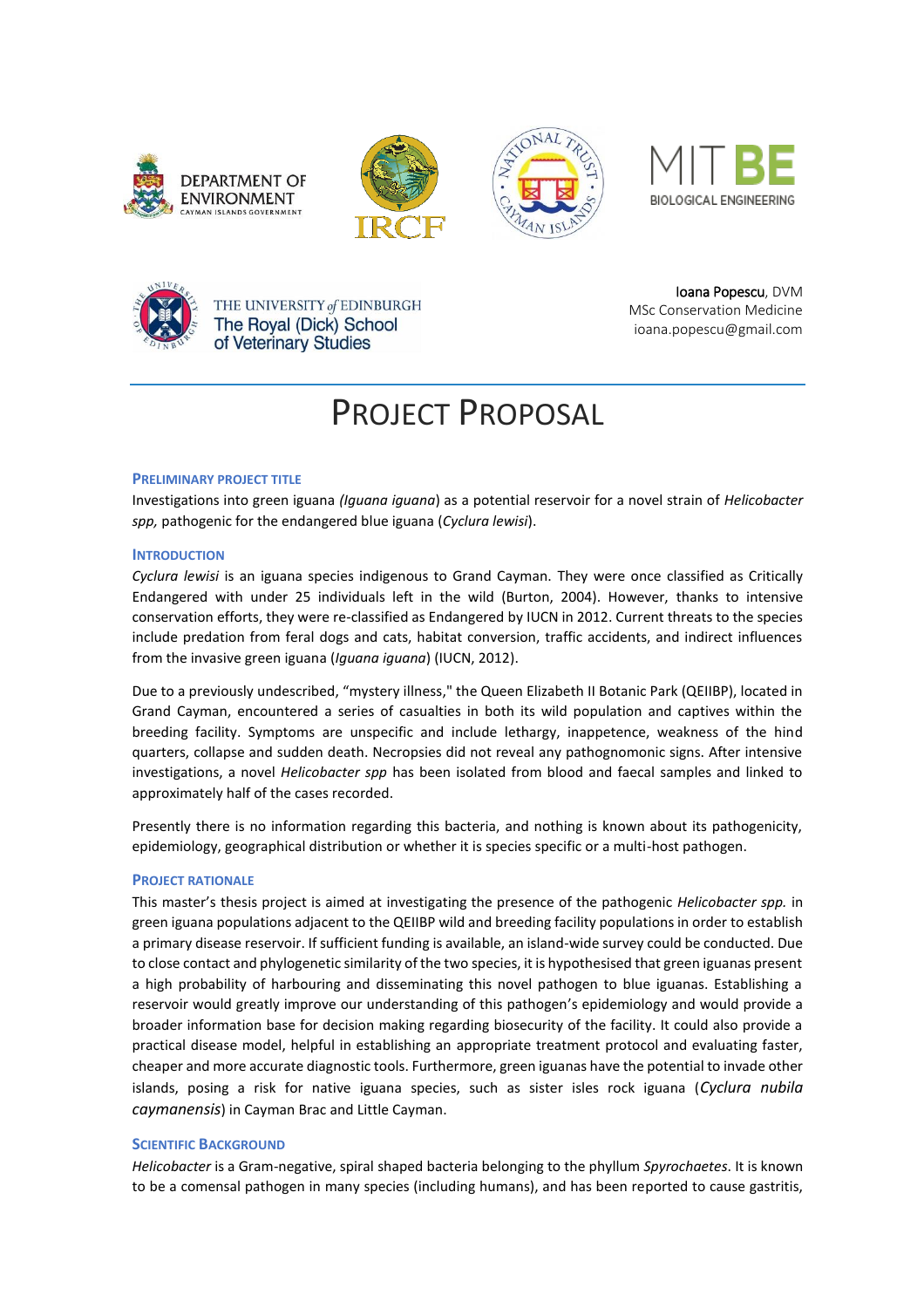celulitis and septicaemia in a variety of hosts (Solnik and Schauer, 2001). However reports of pathogenic *Helicobacter* in reptiles are extremely limited (Jacobson et al., 1980, Stacy and Wellehan, 2010). Case underreporting could be explained by the difficulty in diagnosis: *Helicobacter* requires extremely specific conditions to be cultured, and there are no readily available tests for the veterinary practitioner. Other testing includes fluorescent in situ hybridisation (FISH) and polymerase chain reaction (PCR) that targets the 16S ribosomal RNA gene.

For the present survey, a 16S rRNA PCR method has been developed by the Massachusetts Institute of Technology, Department of Biological Engineering, using samples of the originally infected blue iguanas.

#### **METHODOLOGY**

The Cayman Islands Department of Environment (DoE) launched an island-wide invasive green iguana (Iguana iguana) cull, where animals are humanely trapped and euthanised by trained personnel. Culled iguanas located inside and in the proximity of Queen Elizabeth II Botanical Park would be selected randomly for post-mortem examination. This particular location is chosen due to the fact that the endangered blue iguana (Cyclura lewisi) reproduction facility is located here, and furthermore, the Helicobater strain has been associated with blue iguana deaths in the captive and wild populations only around this park. The number of green iguanas selected for the study will ultimately depend on the funding available, however a minimum of 100 animals will be sampled.

During the post-mortem examinations, any gross pathologic changes will be recorded in order to correlate with the presence of Helicobacter. Additionally, the following sampling protocol will be followed:

- Helicobacter culture media: whole blood and feces in separate media vials, followed by freezing at low temperature
- Cytology
	- Blood smear (heart blood)
	- Impression smear of liver on a glass slide
	- Impression smear of spleen on a glass slide
- Frozen samples
	- Whole blood (collected from the heart, not spun/separated)
	- Spleen
	- Liver
	- Feces or cloacal swab

• Additional samples at the prosector's discretion (These are not essential for Helicobacter diagnosis/confirmation, but can be helpful if other diseases are suspected)

- Formalin samples
	- Full set of tissues
	- **•** Endoparasites
- Ectoparasites in alcohol

Additional information, such as sex, size, weight, approximate age, etc. would be recorded, as well as environmental and spatial parameters: GPS coordinates, temperature, rain fall and proximity to stagnant waters. Anecdotally, it has been noticed that Helicobacter outbreaks in blue iguanas during the past years have been associated with heavy, prolonged rain fall, therefore any relationship between the presence of Helicobacter and these covariants will be investigated.

Collected samples will be processed at the Massachusetts Institute of Technology, Department of Biological Engineering, mainly through polymerase chain reaction (PCR) that targets the 16S ribosomal RNA gene. Specific primers have been developed using material from infected blue iguanas. The cytological examination will be performed on island, and the frozen and formalin fixed samples will be banked for follow-up studies.

#### **PROJECT OUTCOME**